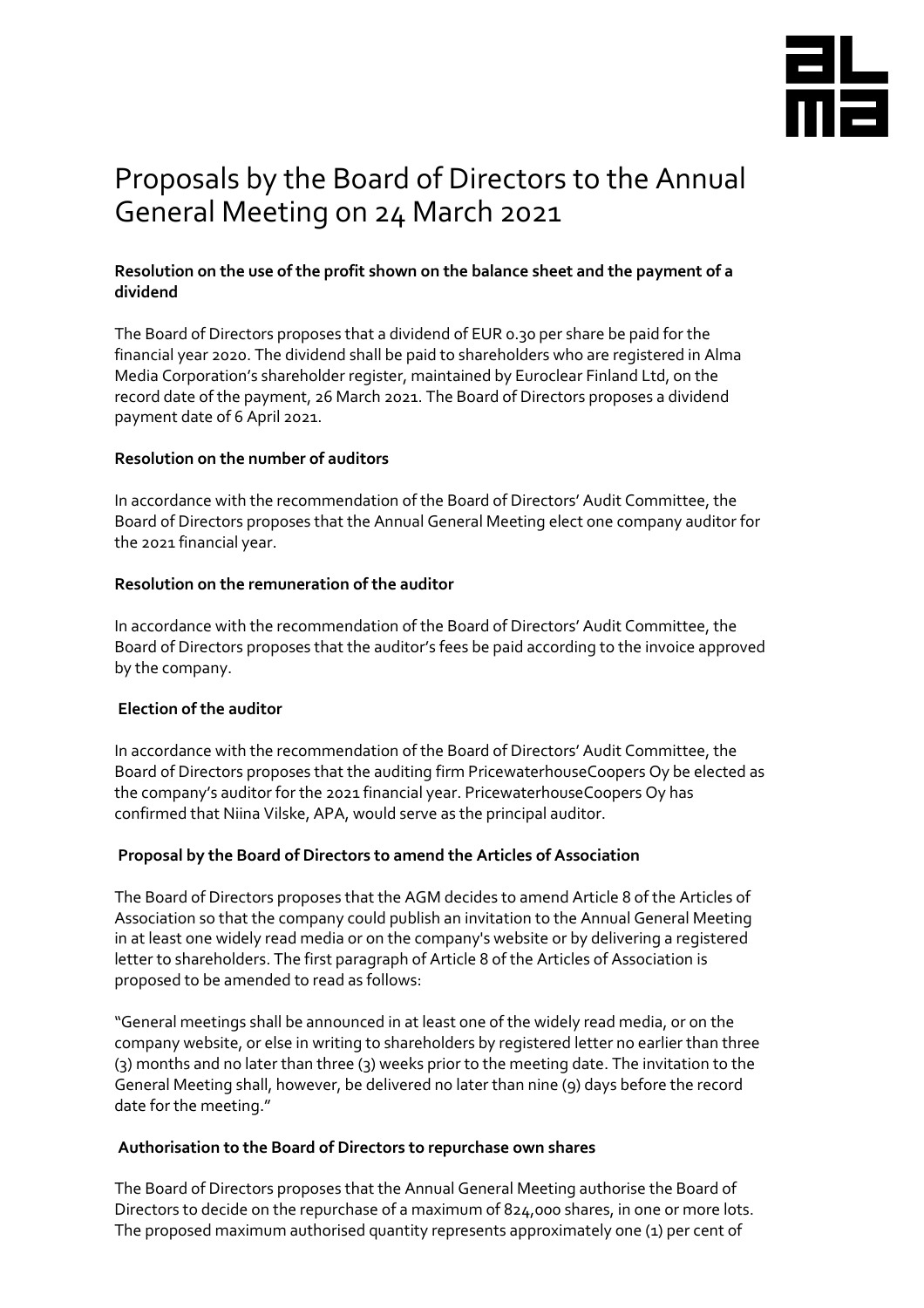

the company's entire share capital. The shares shall be acquired using the company's nonrestricted shareholders' equity through trading in a regulated market arranged by Nasdaq Helsinki Ltd and, in accordance with its rules and instructions, for which reason the acquisition is directed, in other words, the shares will be purchased other than in proportion to the shareholders' current holdings. The price paid for the shares shall be based on the price of the company share on the regulated market so that the minimum price of purchased shares is the lowest market price of the share quoted on the regulated market during the term of validity of the authorisation and the maximum price, correspondingly, the highest market price quoted on the regulated market during the term of validity of the authorisation. Shares can be purchased for the purpose of improving the company's capital structure, financing or carrying out corporate acquisitions or other arrangements, implementing incentive schemes for the management or key employees or to be otherwise transferred or cancelled. It is proposed that the authorisation be valid until the following AGM; however, until no later than 30 June 2022.

## **Authorisation to the Board of Directors to decide on the transfer of own shares**

The Board of Directors proposes that the Annual General Meeting authorise it to decide on a share issue by transferring treasury shares. The authorisation would entitle the Board to issue a maximum of 824,000 shares. The proposed maximum number of shares issuable under the authorisation corresponds to approximately one (1) per cent of the company's entire share capital. The authorisation entitles the Board to decide on a directed share issue, which entails deviating from the pre-emption rights of shareholders. The Board can use the authorisation in one or more lots. The Board of Directors can use the authorisation to implement incentive programmes for the management or key employees of the company.

It is proposed that the authorisation be valid until the following AGM; however, until no later than 30 June 2022. This authorisation overrides the share issue authorisation granted at the Annual General Meeting of 29 April 2020.

### **Authorisation to the Board of Directors to decide on a share issue**

The Board of Directors proposes that the AGM authorise it to decide on a share issue. The authorisation would entitle the Board to issue a maximum of 16,500,000 shares. The proposed maximum number of shares issuable under the authorisation corresponds to approximately 20 per cent of the company's entire share capital. The share issue can be implemented by issuing new shares or by transferring treasury shares. The authorisation entitles the Board to decide on a directed share issue, which entails deviating from the preemption rights of shareholders. The Board can use the authorisation in one or more lots.

The Board can use the authorisation for developing the capital structure of the company, widening the ownership base, financing or executing acquisitions or other arrangements, or for other purposes decided on by the Board. The authorisation cannot, however, be used to implement incentive schemes for the management or key employees of the company.

It is proposed that the authorisation be valid until the following AGM; however, until no later than 30 June 2022. This authorisation overrides the corresponding share issue authorisation granted at the AGM of 29 April 2020, but not the share issue authorisation proposed above in section 19.